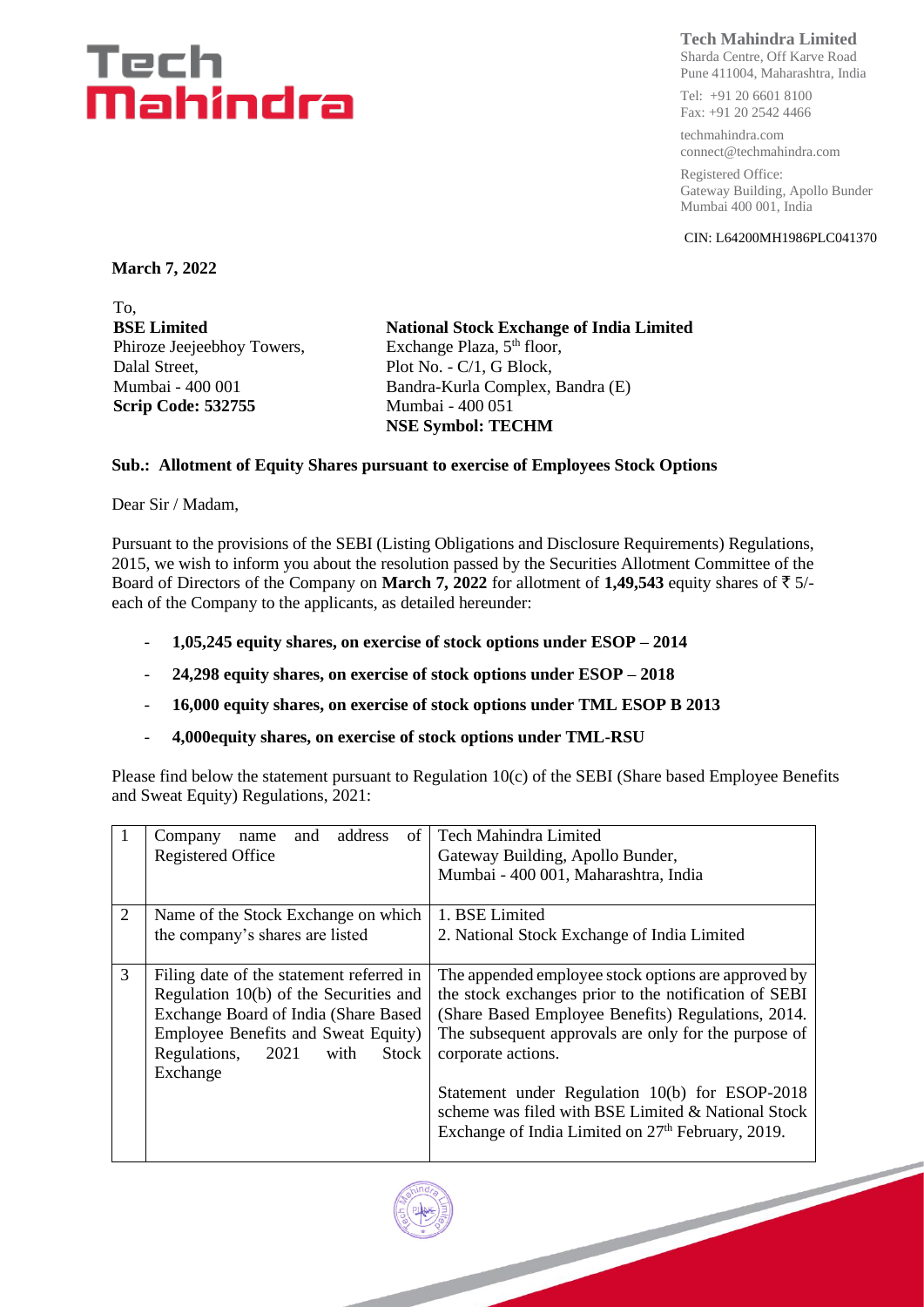## Tech<br>**Mahindra**

#### **Tech Mahindra Limited**

Sharda Centre, Off Karve Road Pune 411004, Maharashtra, India

Tel: +91 20 6601 8100 Fax: +91 20 2542 4466

techmahindra.com connect@techmahindra.com

Registered Office: Gateway Building, Apollo Bunder Mumbai 400 001, India

CIN: L64200MH1986PLC041370

| $\overline{4}$ | Filing Number, if any                       | Scheme Name & Reference of In - Principal<br>Approval                   |  |  |  |
|----------------|---------------------------------------------|-------------------------------------------------------------------------|--|--|--|
|                |                                             | ESOP-2014 - DCS/IPO/JS/ESOP-IP/844/2014-15 -<br>31.03.2015              |  |  |  |
|                |                                             | ESOP-2018 - DCS/IPO/PB/ESOP-IP/3595/2018-19<br>$-20.03.2019$            |  |  |  |
|                |                                             | TML-ESOP-B-2013 - DCS/IPO/UZ/ESOP-IP / 836<br>$/2014 - 15 - 30.03.2015$ |  |  |  |
|                |                                             | TML - RSUs - DCS/IPO/UZ/ESOP-IP/839/2014-15<br>$-30.03.2015$            |  |  |  |
| 5              | Title of the Scheme pursuant to which       | ESOP-2014, ESOP-2018, TML-ESOP-B-2013                                   |  |  |  |
|                | shares are issued, if any                   | and TML-RSUs                                                            |  |  |  |
| 6              | Kind of security to be listed               | Equity shares                                                           |  |  |  |
| $\overline{7}$ | Par value of the shares                     | ₹ $5/-$ each                                                            |  |  |  |
| 8              | Date of issue of shares                     | <b>March 7, 2022</b>                                                    |  |  |  |
| 9              | Number of shares issued                     | 1,49,543                                                                |  |  |  |
| 10             | Share Certificate No., if applicable        | Not applicable                                                          |  |  |  |
| 11             | Distinctive number of the share, if         | 991814270 to 991963812                                                  |  |  |  |
|                | applicable                                  |                                                                         |  |  |  |
| 12             | ISIN Number of the shares if issued in      | INE669C01036                                                            |  |  |  |
|                | Demat                                       |                                                                         |  |  |  |
| 13             | Exercise price per share                    | Refer Annexure I                                                        |  |  |  |
| 14             | Premium per share                           | Refer Annexure I                                                        |  |  |  |
| 15             | Total Issued shares after this issue        | 971,378,812                                                             |  |  |  |
| 16             | Total Issued share capital after this issue | ₹4,856,894,060/-                                                        |  |  |  |
| 17             | Details of any lock-in on the shares        | Not applicable                                                          |  |  |  |
| 18             | Date of expiry of lock-in                   | Not applicable                                                          |  |  |  |
| 19             | Whether shares identical in all respects    | Identical                                                               |  |  |  |
|                | to existing shares if not, when will they   |                                                                         |  |  |  |
|                | become identical                            |                                                                         |  |  |  |
| 20             | Details of listing fees, if payable         | Not Applicable                                                          |  |  |  |

#### **For Tech Mahindra Limited**